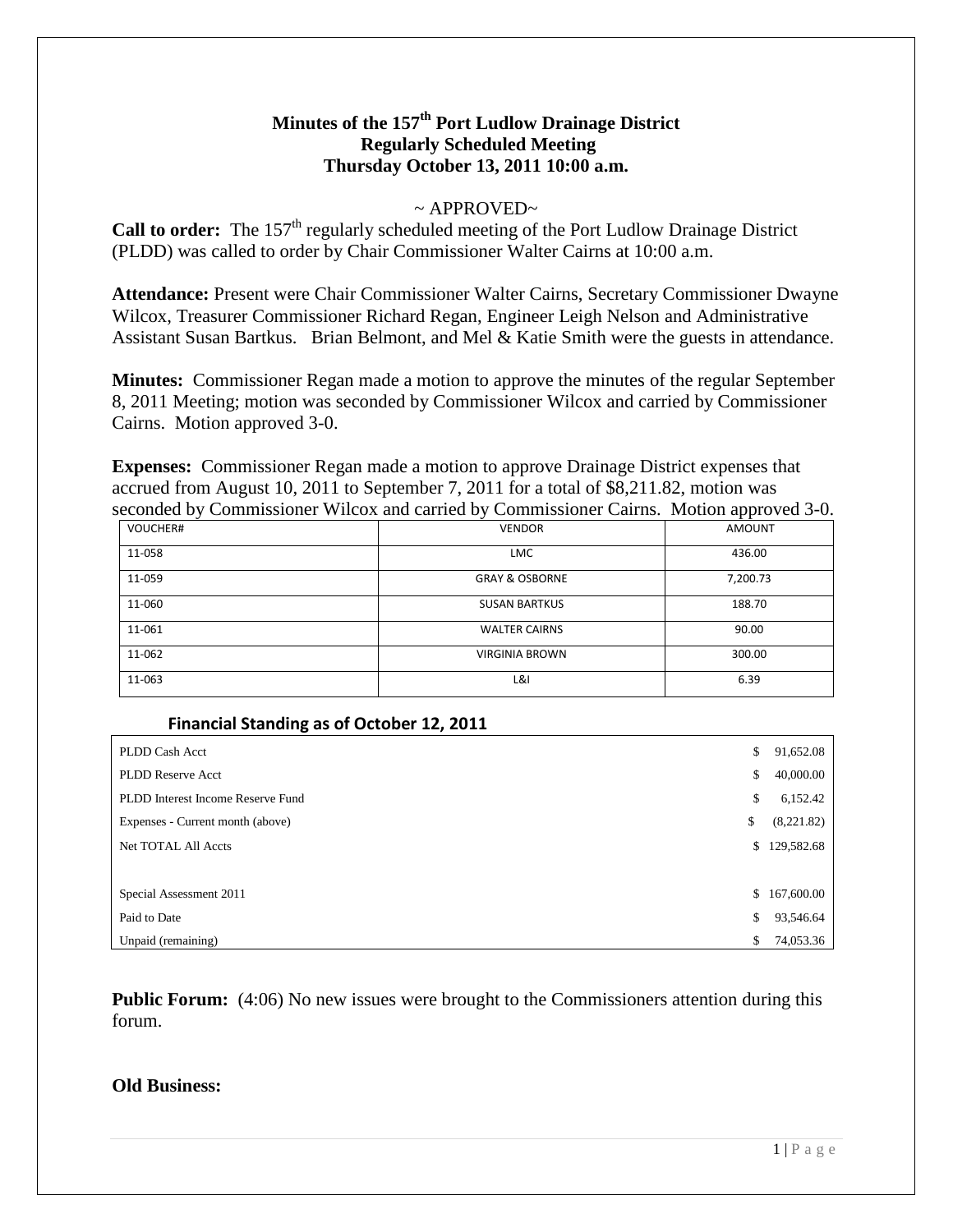- 1. (5:06) Engineer Leigh Nelson reported that the final easement permanent documents for the **North Bay II Condominiums** project were sent to the wrong address, Leigh will get them and forward them along. Commissioner Wilcox recommended that anytime PLDD oversees construction work it be contingent upon the PLDD having the right to go in and examine the facilities.
- 2. (9:03) Plans for the **Forrester/Trader Lane Project** were discussed. Commissioners examined the plans drafts brought to this day's meeting by Ms. Nelson, Commissioner Cairns noted that the plans were unfinished and the easements would need to be obtained prior to the plans be putting out for bid. Chair Cairns also noted that the wetland is completely in the Greenbelt area and would need a Greenbelt easement. Commissioner Wilcox asked Ludlow Maintenance Commission (LMC) General Manager Brian Belmont whether there was any sort of easement for the PLDD for going into the Greenbelt. Mr. Belmont noted that the Plats had easements and if one wasn't present for that area one could be put together for the LMC. Commissioner s Regan and Cairns noted that the easement would need to be specified as a maintenance and access easement and that draining would not be done, just maintenance. Copies of the plan drafts were submitted for the files.
- 3. (17:16) Engineer Nelson reported that Engineer Lockett had spoken with Mr. **Harry regarding his property on McCurdy Lane**, Port Ludlow lot # 2-3-129, to resolve a clogged drain that needs clearing. Mr. & Ms. Harry are concerned about their landscaping so they are re-thinking the solution provided prior to making a decision.
- 4. (18:00) Commissioner Cairns reported that Joe Thompson did maintenance for the **Detention Pond**, removing the grass and Scotch Broom from the inside perimeter. Mr. Thompson will bill the PLDD after finishing the outside perimeter and lasering the area to check the elevations.
- 5. (19:19) Commissioner Wilcox reported meeting with Elizabeth Van Zonneveld of the LMC Greenbelt Committee (GBC) regarding plans for the **Rainier to Oak Bay Project,**  the committee would like to have a public presentation forum meeting regarding the final plans. Commissioner Wilcox explained that this would be a presentation, not a request for approval. Engineer Nelson stated the plans were not yet final. Elements of the plans were discussed, including feeder channels and how the Trails Committee proposed trail construction would intersect some of the facilities. Commissioner Regan noted that if the PLDD went over their trail, the PLDD would pay for restoration, and if the Trails Committee went over one of the PLDD facilities they would pay for restoration; however some of the facilities could be incorporated into PLDD plans. Chair Cairns noted that he spoke with Ms. Van Zonneveld about combining the Budget meeting with the LMC forum, asking engineer Nelson who would be able to attend from the Gray & Osborn firm. Ms. Nelson noted that both she and Ms. Lockett would attend such a forum.
- 6. (34:05) Engineer Nelson reported that Jefferson County will be working on the **berm at Libbey Court** this week. Commissioner Cairns noted that culverting and a CV should be put on the north side of Libbey Court should be put in and connected to the big CV.
- 7. (35:43)The **Culvert plate at Baldwin and Oak Bay Road**, near the Wright and Wohlman properties was discussed. Engineer Nelson reported that engineer Lockett and Mr. Thompson were working on a solution.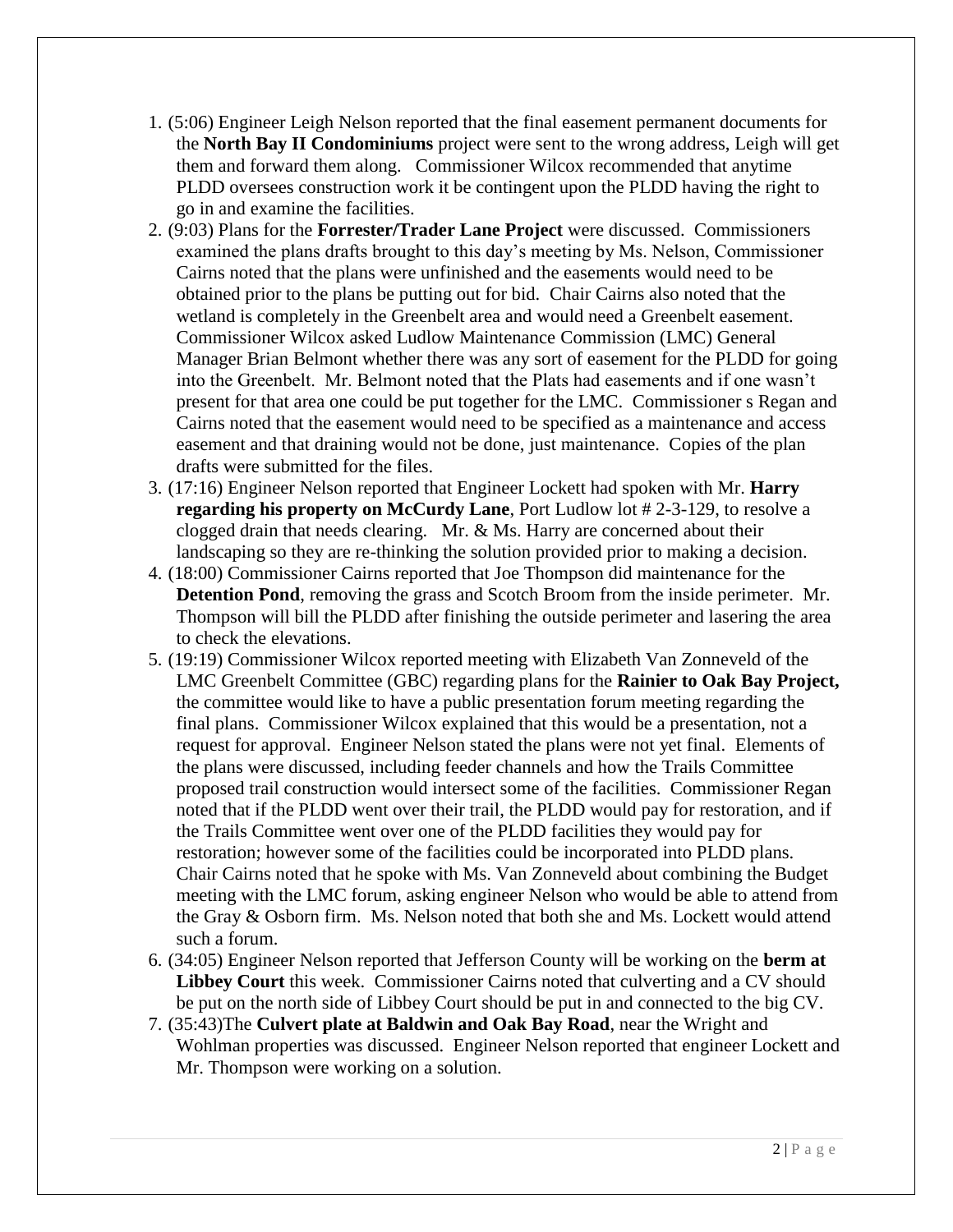# **New Business:**

- (38:09) Engineer Nelson submitted a Maintenance Manual progress chart from engineer Lockett, submitting a copy for Commissioners. Chair Cairns requested that this matter be expedited prior to the Budget meeting. Commissioners discussed various areas that would need to be included.
- (44:10) Commissioners reviewed the **24' Pipe Link up West Side Oakbay Road Proposal** from Seton Construction, \$38,617.01 plus sales tax \$3,475.53 to total \$42,092.50. Engineer Nelson reported speaking with Paul of Seton Construction, noting that the project would be less expensive to perform in the spring when the ground is dryer. Guest Katie Smith asked if the area is hard piped and what would happen with that feeder stream. Commissioner Cairns noted that if it's hard piped, diking would not be necessary. Commissioner Regan made a motion to wait until next year to have this project done, Commissioner Wilcox seconded the motion, and Commissioner Cairns carried the motion. Motion approved 3-0.
- (50:53) **Attorney representation** was discussed regarding **the Rainier to Oak Bay Road Project Public Works Trust Fund (PWTF) Loan Contract**. Commissioner Wilcox expressed that he would like to have a local attorney review these documents (also any future documents for signature) and volunteered to compile a list for the PLDD; Chair Cairns noted that the attorney representative chosen was an experienced Public Works Attorney. Chair Cairns noted that the attorney who reviewed these documents, Chris Knapp, is an experienced public works attorney, and his consultation is primarily done either online, by mail or by telephone. Commissioners agreed to have Chair Cairns go forward and sign the PWTFL documents now, as they are due by November 4, 2011. Chair Cairns reported the terms of the loan, \$63,750.00 for the pre-construction portion, \$666,000.00 for the PWTF Loan request regular construction portion, \$129,250.00 (PLDD contributing portion), for a total of \$859,000.00. Commissioner Regan made a motion to accept these terms of the PWTFL, Commissioner Wilcox seconded the motion, and Commissioner Cairns carried the motion. Motion approved 3-0. Document was signed and will be sent to the PWTFL Board. Commissioner Regan made a motion naming Chris Knapp, Public Works Attorney, as the PLDD Attorney of record, Commissioner Wilcox seconded the motion, and Commissioner Cairns carried the motion. Motion approved 3-0.
- (1:04:48)**Draft Budgets for 2012** items were discussed along with scheduling a Public Budget evening meeting. Engineer Nelson submitted draft copies to Commissioners. Assessments will remain the same (to total \$167,000.00). Election Fees, of \$7,000.00 for Jefferson County will be included into the budget; the filing deadline is December 5, 2011 through December 9, 2011. Commissioner Cairns noted receiving a memo from Donna Eldredge regarding the matter.
- (1:09:53) LMC General Manager Brian Belmont attended this day's meeting to inform Commissioners of the **LMC GBC Tree clearing plans for area of the Greenbelt between Ames and RV Storage area.** Mr. Belmont reported that there is a swath of 156 trees, primarily Alders with 10 or 12 evergreens, representing approximately 15,000 square feet of drip line, which the LMC needs to remove from the south side of the Rainier lot for safety purposes (limbs, trees & debris falling onto the fencing and RV's). Mr. Belmont noted that this exceeds the 7,000 square foot maximum as per the Storm Water Manual, so he is processing the necessary paperwork through Jefferson County